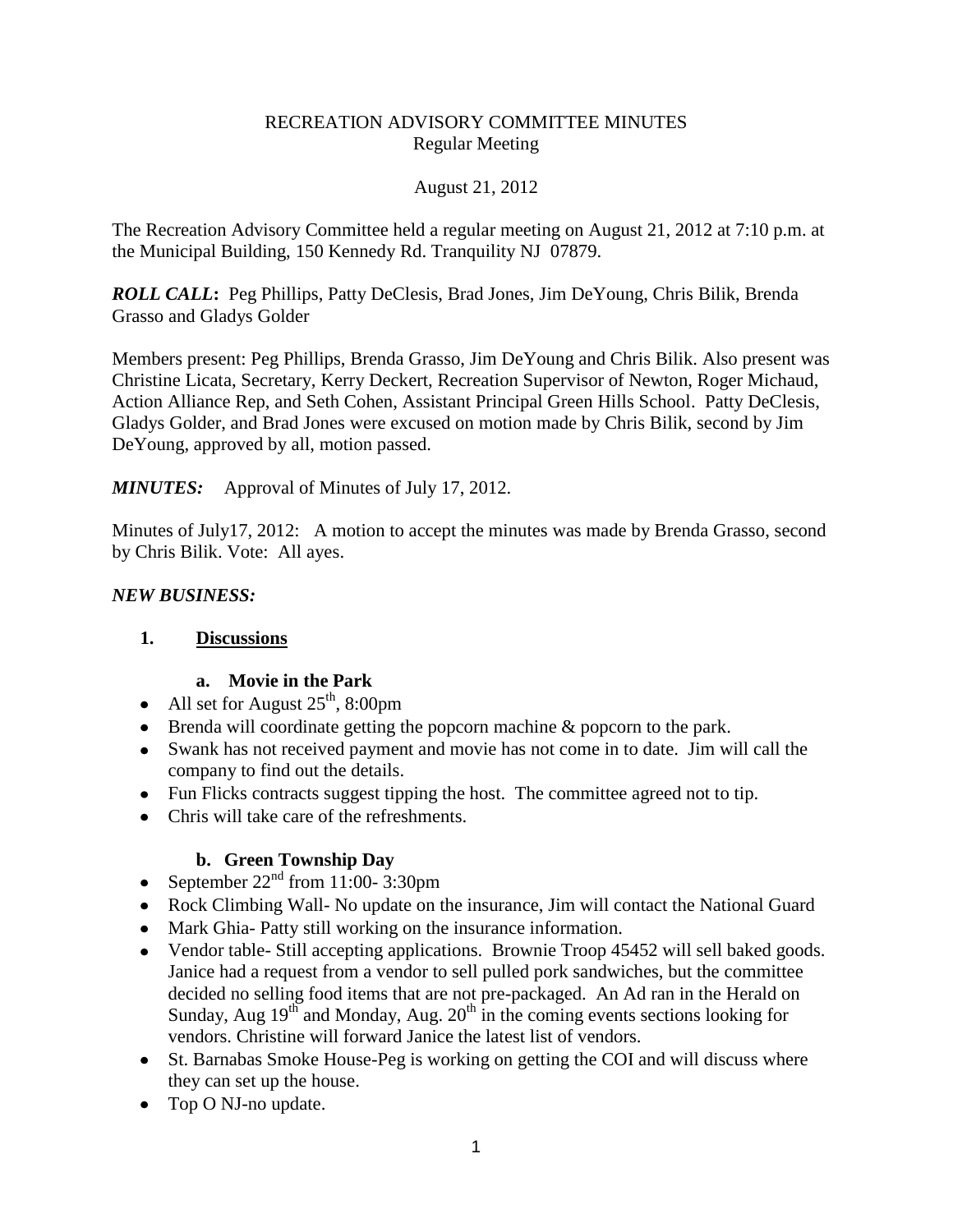- Equine Tranquility Wellness Center- no update.
- Hula Hoop Contest- Peg will purchase the hoops this week.
- Parade-Christine sent out invites to the Township Committee, Past Mayors, Committee members, and clubs regarding the parade on Aug  $20<sup>th</sup>$ .
- No volunteers to date to help with GTD. Lou will add it to the sign after Movie in the Park.
- The Fire Dept will have the hose spraying contest.
- Chris mentioned he can get a free banner form Coke to advertise Green Twp. Day. Chris is in charge of getting the banner and where it will be placed.

#### **c. Summer Rec**

- There is \$3200 left in the budget. Peg Suggested to Brenda to purchase the new games.
- Some parents have asked Brenda if she would consider 4wk program. The committee decided to keep it to 3weeks.

# **d. Camelbeach Waterpark Day Trip**

- Reserved for August  $29<sup>th</sup>$ .
- 10 People signed up. Need 15 or more to get the discount rate.

### **f. Yoga**

- Christine will email the flyer to the Committee.
- Marybeth is all set to start Sept  $13<sup>th</sup>$ . The last class will be Oct  $25<sup>th</sup>$ .
- Christine will ask Brad to post it on Facebook.

# **g. Other**

- Kerry Deckert, Recreation Supervisor for the Township of Newton discussed the Action Alliance Grant. This Grant will be available in 2013 to help promote positive program and to raise drug awareness in the communities of Green, Newton and Andover. This grant can help fund the DARE program in schools, it can also be linked into the recreation activities but would have to add a Drug Awareness Advertisement into it.(i.e. Movie Night). This Grant can also help with positives Alternative Groups- help offset some costs for needy families for sports programs, or band equipment rental costs. Another program Kerry is looking into is a Guard Start program which is geared for children 11-14yrs old. This program gives them the opportunity to learn how to be life guards. Peg invited Kerry to have an information table at Green Twp. Day. Kerry will be in contact with Christine. The next meeting for the Action Alliance Meeting is Sept.  $18<sup>th</sup>$ at 8:30am at the Christ Community Church. Anyone is welcome to attend.
- The committee discussed that the PTA is holding an event the week before Green Twp. Day. There are some concerns that it will affect the attendance of the day having two big events within a week.
- There was a brief discussion regarding the winter activities. Brenda is going to do a write up regarding the cookie swap and send it to Christine to discuss at the next meeting.

The next regular meeting will be held on September 18, 2012 at 7:00 p.m.